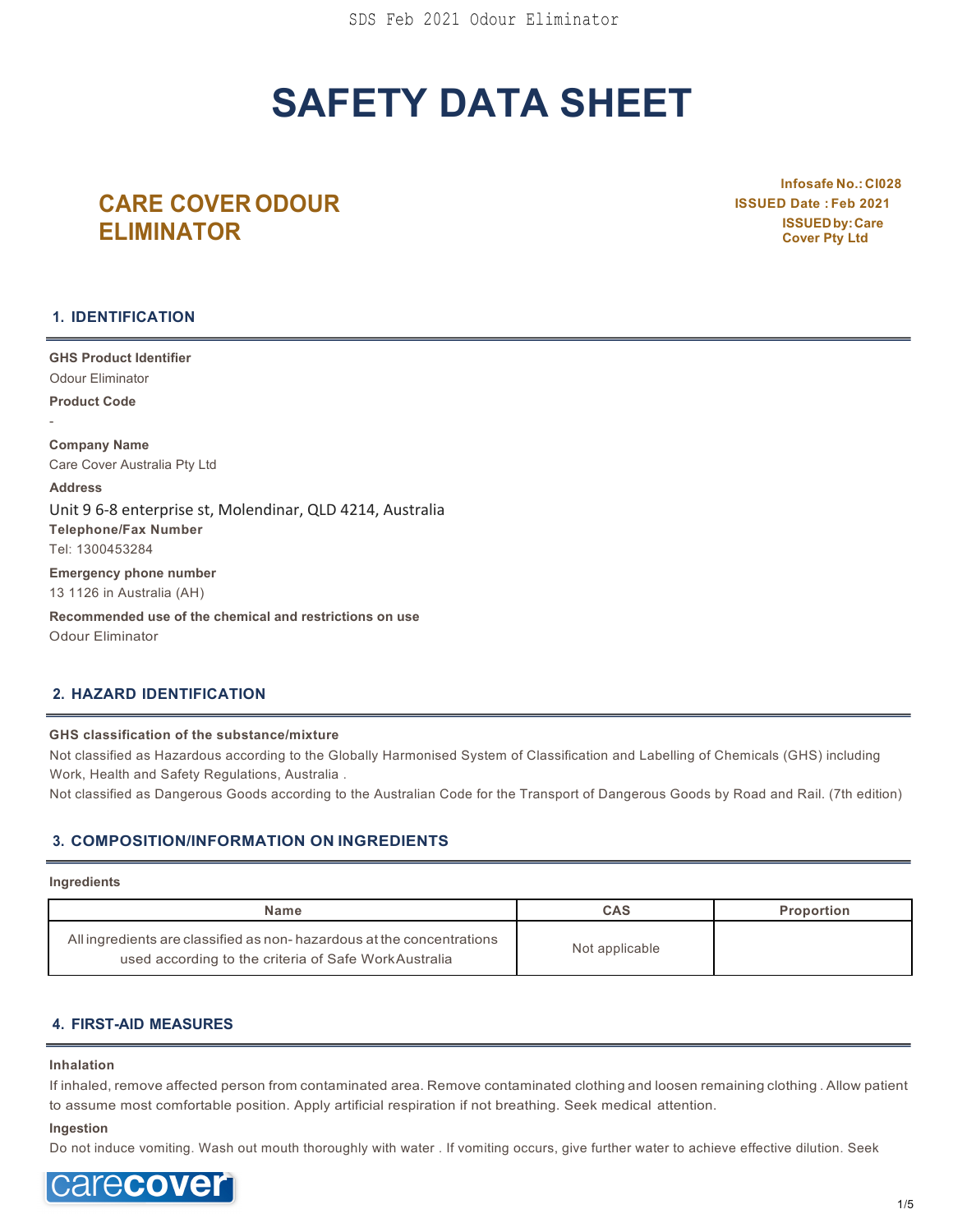immediate medical attention.

#### **Skin**

Wash skin with plenty of water. Ensure contaminated clothing is washed before re-use or discard. Seek medical attention if burning, irritation or redness develops.

#### **Eye contact**

If in eyes, hold eyelids apart and flush the eyes continuously with running water. Remove contact lenses. Continue flushing until advised to stop by the Poisons Information Centre or a doctor, or for at least 15 minutes. Seek immediate medical attention.

#### **First Aid Facilities**

Eyewash, safety shower and normal washroom facilities.

#### **Advice to Doctor**

Treat symptomatically.

#### **Other Information**

For advice in an emergency, contact a Poisons Information Centre (Phone Australia 131126) or a doctor at once.

## **5. FIRE-FIGHTING MEASURES**

#### **Fire Fighting Measures**

Keep containers exposed to extreme heat cool with water spray. Fire fighters to wear self contained breathing apparatus if risk of exposure to products of combustion or decomposition.

#### **Suitable Extinguishing Media**

Use carbon dioxide, water fog or fine water spray. Use media appropriate for the surrounding fire conditions.

#### **Hazards from Combustion Products**

Non combustible material however if involved in a fire will emit toxic fumes.

#### **Specific Hazards Arising From The Chemical**

This product is non combustible.

## **6. ACCIDENTAL RELEASE MEASURES**

#### **Spills & Disposal**

Minor spills do not normally need any special clean up measures. In the event of a large spill, prevent spillage from entering water courses. Wear appropriate protective equipment (as listed in Section 8 of this SOS) to prevent eye and skin contamination. Spilt material may result in a slip hazard and should be absorbed into dry, inert material to be collected in appropriately labelled containers for disposal by an approved agent according to local regulations.

Residual deposits will remain slippery, wash down with excess water. If contamination of drains or sewers occurs advise local emergency services.

## **7. HANDLING AND STORAGE**

#### **Precautions for Safe Handling**

Avoid contact with incompatible materials. When handling DO NOT eat, drink or smoke. Keep containers closed at all times. Avoid physical damage to containers. Always wash hands with water after handling.

#### **Conditions for safe storage, including any incompatibilities**

Store in a cool dry well-ventilated area. Do not store in aluminum or light alloy containers. Keep containers closed when not in use, securely sealed and protected against physical damage. Inspect regularly for deficiencies such as damage or leaks.

## **8. EXPOSURE CONTROLS/PERSONAL PROTECTION**

## **Occupational exposure limit values**

No Exposure Limit Established

#### **Appropriate Engineering Controls**

Special ventilation is not normally required. Nevertheless, adequate ventilation to keep mists and/or vapor levels to a minimum should be provided.

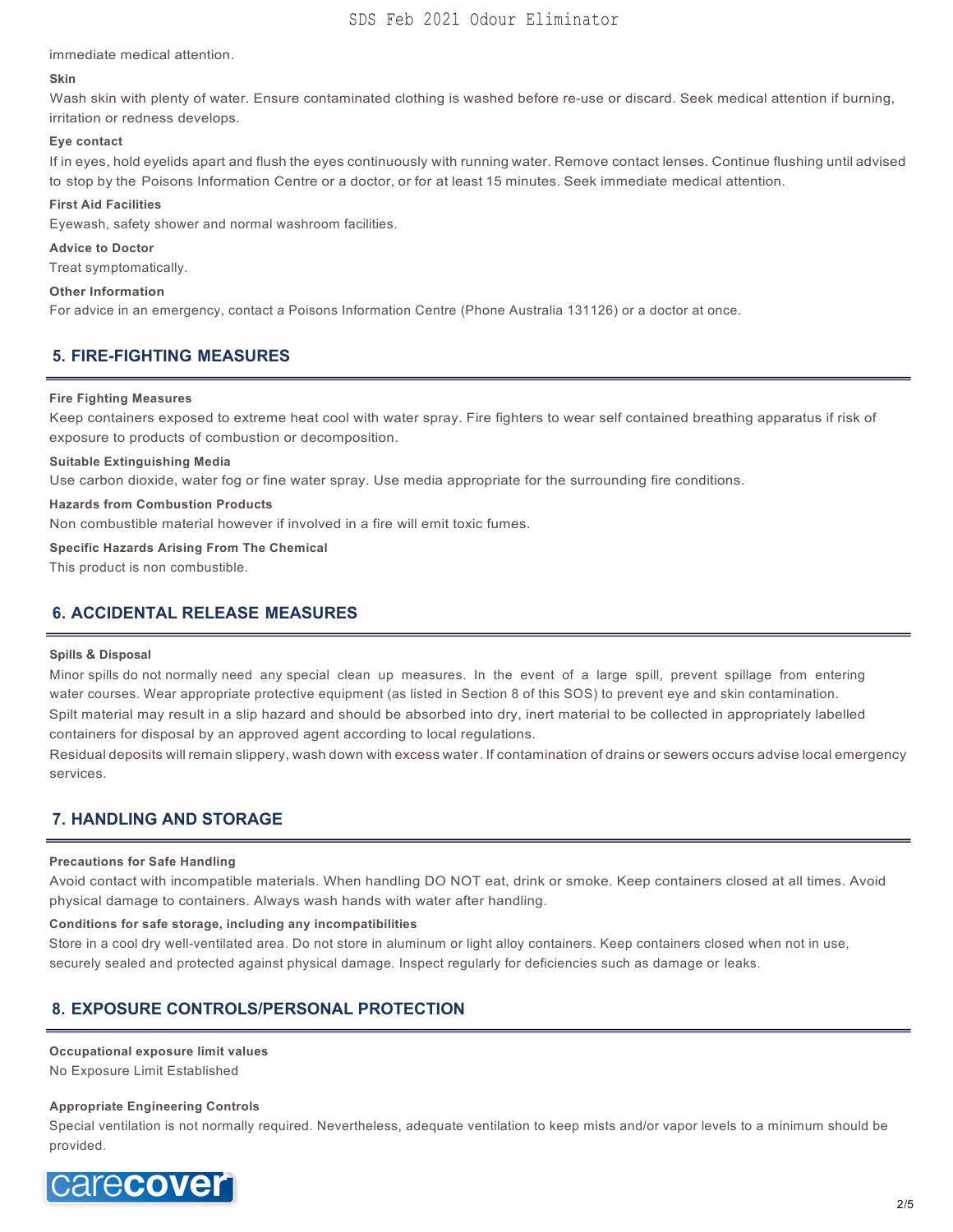## SDS Feb 2021 Odour Eliminator

If the engineering controls are not sufficient to maintain concentrations of dust below the exposure standards, suitable respiratory protection must be worn.

#### **Respiratory Protection**

Not required for normal operations.

#### **Eye Protection**

Not normally required for using this product. The use of safety glasses, goggles or face shield is recommended to handle in quantity, cleaning up spills, decanting, etc. Contact lenses pose a special hazard; soft lenses may absorb irritants and all lenses concentrate them.

#### **Hand Protection**

Generally, not required for normal operations. Overalls, apron, work boots and elbow length gloves are recommended for handling the concentrated product (as per AS/NZS 2161, or as recommended by supplier) to handle in quantity, cleaning up spills, decanting, etc

## **9. PHYSICAL AND CHEMICAL PROPERTIES**

**Form** Liquid **Appearance** Pale tan colored liquid **Odour** Fragrant **Freezing Point** Approx 0°C **Boiling Point** 100°c **Solubility in Water** Miscible in all proportions. **Specific Gravity** 1.00 - 1.02 (25°C) **pH** 4.0 - 5.0 **Vapor Pressure** Not available **Volatile Component** Ca 90% v/v **Flammability** Non combustible or flammable

## **10. STABILITY AND REACTIVITY**

#### **Chemical Stability**

Stable under normal conditions of storage and handling.

## **Conditions to Avoid**

Extremes of temperature and direct sunlight.

#### **Incompatible materials**

Oxidizing agents, strong acids, aluminum, lead, magnesium, iron and zinc

#### **Hazardous Decomposition Products**

Product can decompose on combustion to form Carbon Monoxide, Carbon Dioxide, and other possibly toxic gases and vapors.

#### **Hazardous Polymerization**

None known.

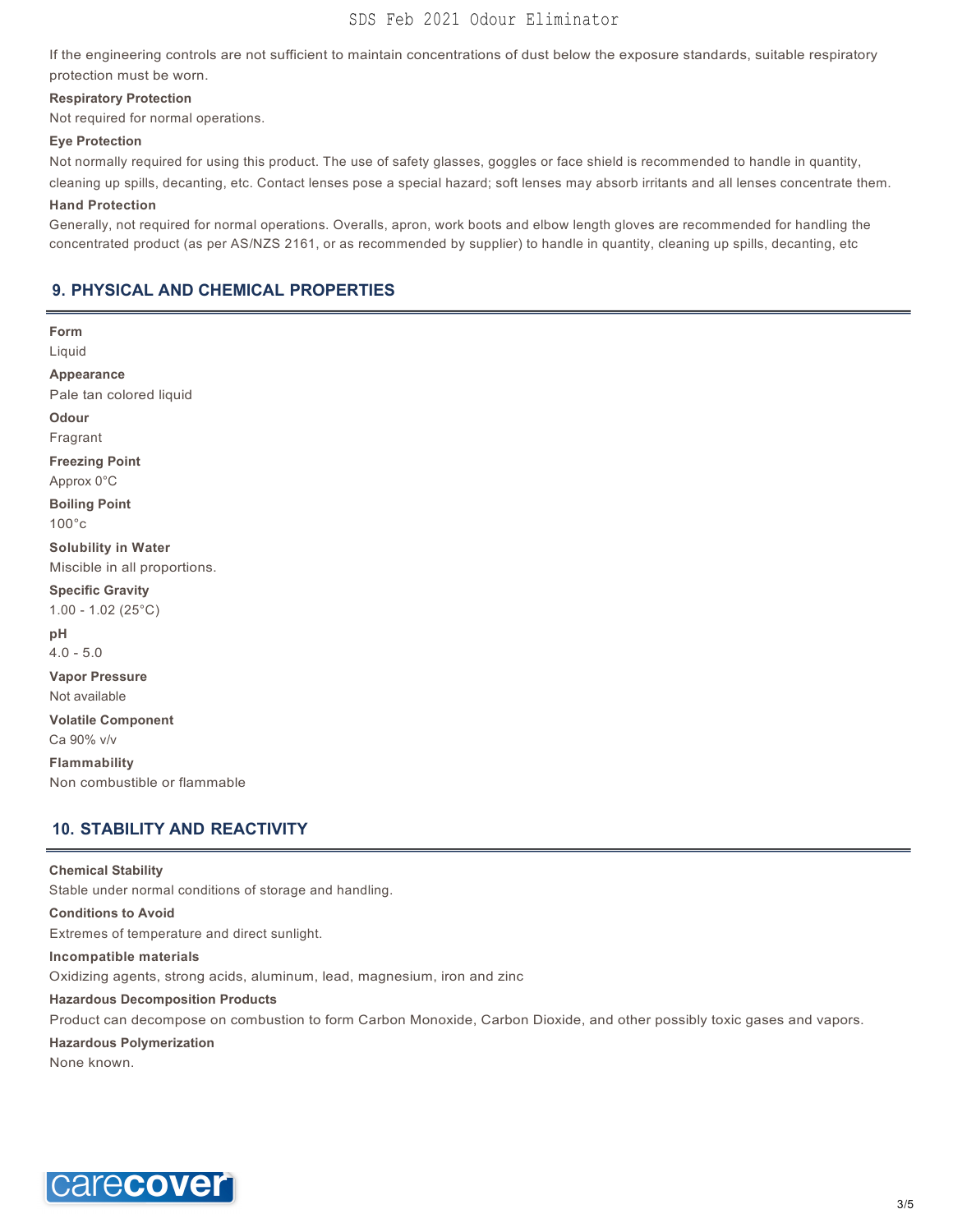## SDS Feb 2021 Odour Eliminator

## **11. TOXICOLOGICAL INFORMATION**

#### **Toxicology Information**

No adverse health effects expected if the product is used in accordance with this Safety Data Sheet and product label.

#### **Acute Toxicity - Oral**

Swallowing large amounts of this product can cause stomach irritation, nausea and diarrhea.

#### **Ingestion**

Ingestion of large amounts of this product may cause nausea, vomiting, abdominal pain and irritation to the mouth, throat and stomach.

#### **Inhalation**

Inhalation of vapours or mists may irritate the respiratory system.

#### **Skin**

Concentrated product may cause skin irritation. Prolonged contact with concentrated solutions may be irritating. Properly diluted wash solutions not expected to be irritating.

#### **Eye**

This product may cause eye irritation, watering, redness.

#### **Chronic Effects**

Prolonged and repeated skin contact with diluted solutions may induce eczematoid dermatitis.

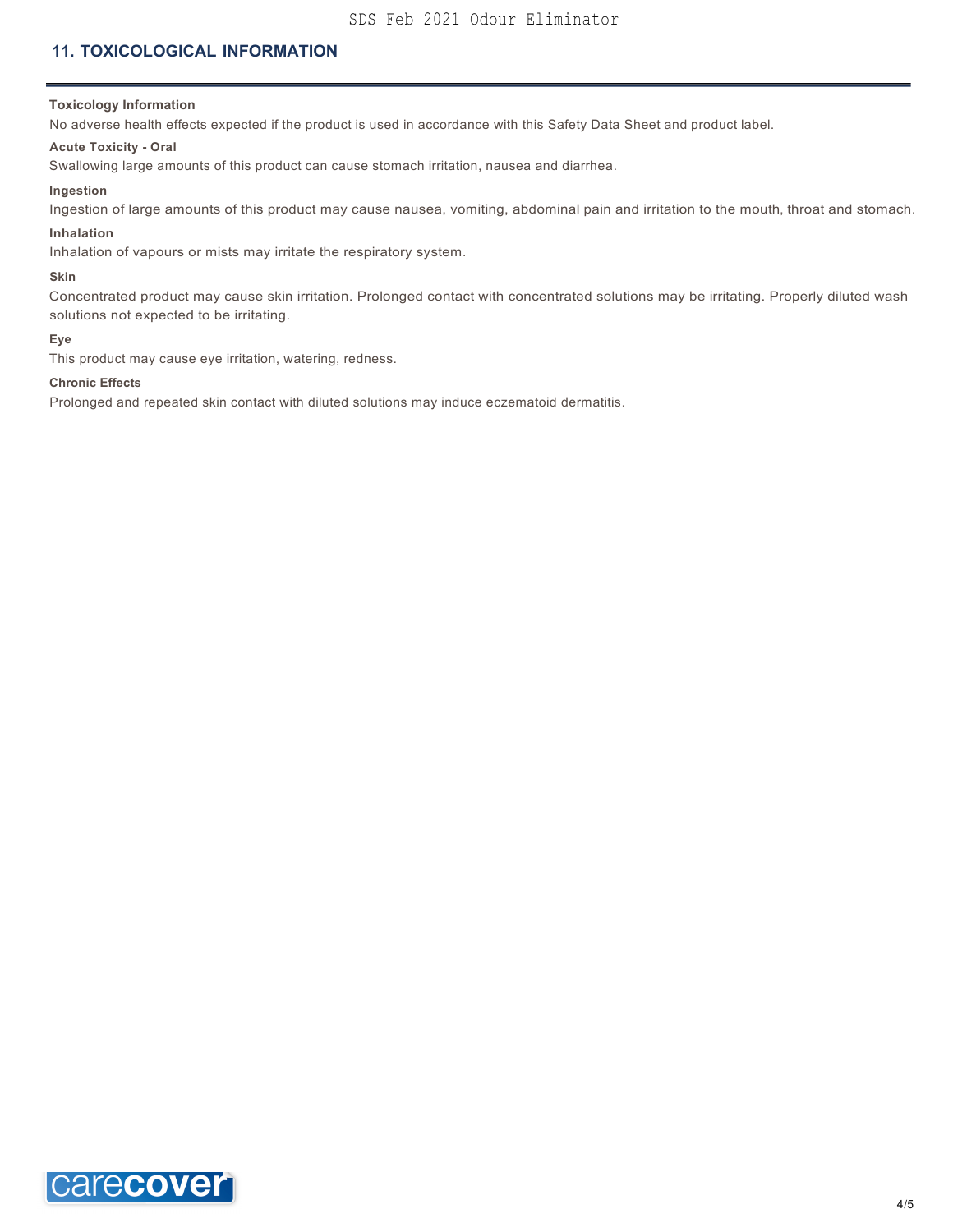## **12. ECOLOGICAL INFORMATION**

#### **Ecotoxicity**

Not expected to be harmful to aquatic life when used as directed.

#### **Persistence and degradability**

No data available on this specific pro duct.

#### **Mobility**

Product miscible in all proportions with water. Do not discharge bulk quantities into drains, sewers or water ways.

#### **Environmental Protection**

Prevent large amounts from entering waterways, drains and sewers.

### **13. DISPOSAL CONSIDERATIONS**

#### **Disposal considerations**

Dispose of waste according to applicable local and national regulations. Do not allow into drains or watercourses or dispose of where ground or surface waters may be affected. Wastes including emptied containers are controlled wastes and should be disposed of in accordance with all applicable local and nationalregulations.

## **14. TRANSPORT INFORMATION**

#### **Transport Information**

Not classified as Dangerous Goods according to the Australian Code for the Transport of Dangerous Goods by Road and Rail. (7th edition)

**U.N. Number** None Allocated

**Transport hazard class(es)** None Allocated

#### **15. REGULATORY INFORMATION**

#### **Regulatory information**

Not classified as Hazardous according to the Globally Harmonised System of classification and labelling of chemicals (GHS) including Work, Health and Safety regulations, Australia

Not classified as a Scheduled Poison according to the Standard for the Uniform Scheduling of Medicines and Poisons (SUSMP)

**Poisons Schedule**

Not Scheduled

**Australia (AICS)** All ingredients listed.